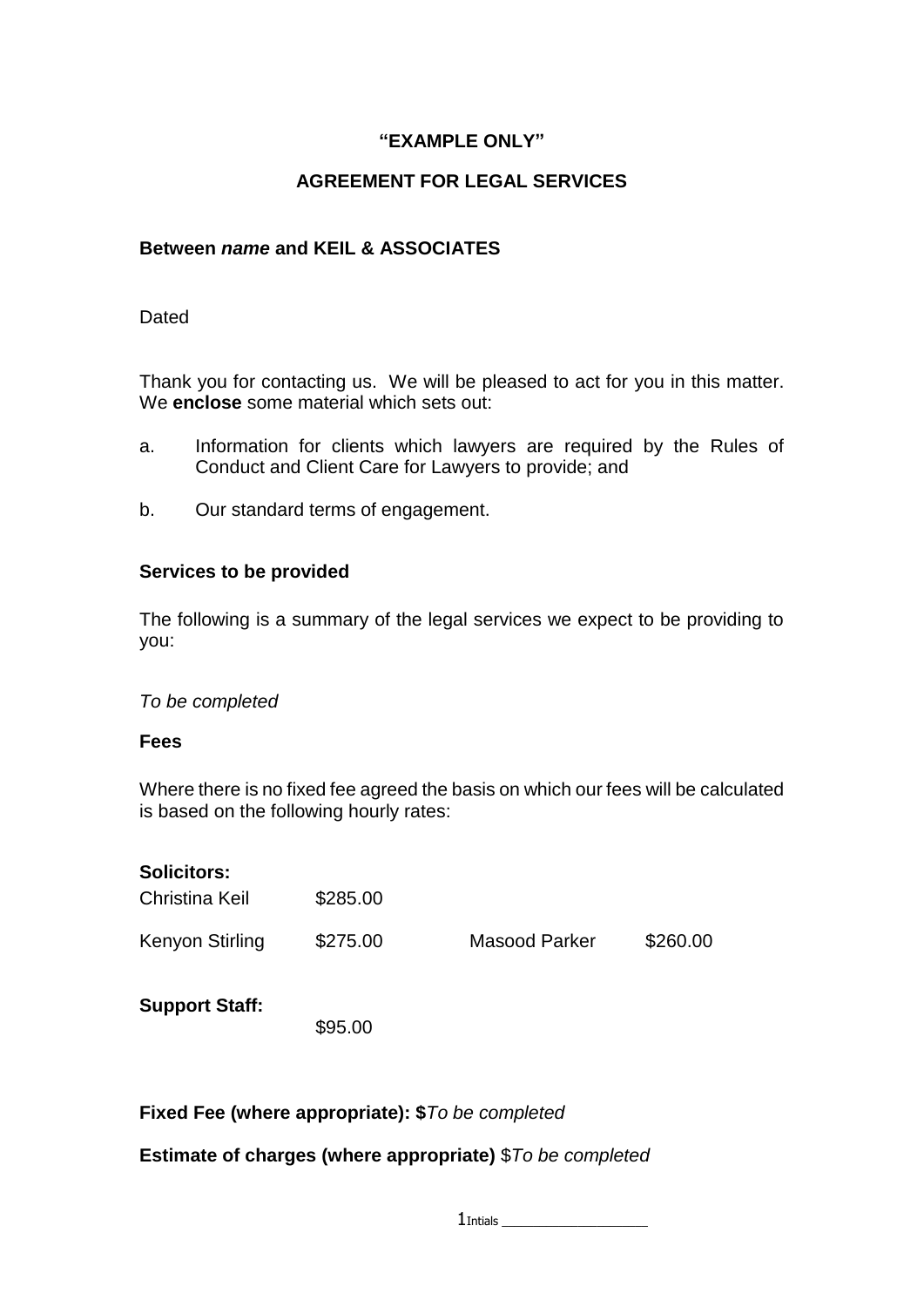To fixed fee and estimate of charges must be added GST and disbursements. Any estimate represents the firm's best estimate of the charges.

**Security Deposit** \$*To be completed* \*(See clause 2.6 of Standard Terms of Engagement)

**Credit Limit** \$*To be completed*

# \*(See clause 2.8 of Standard Terms of Engagement):

# **Responsibility for services**

The names and status of the people in our firm who will have the general carriage of or overall responsibility for the services we provide for you are:

Name *To be completed* Status *To be completed*

We look forward to working with you on this matter.

Per:

**Keil & Associates**

Date: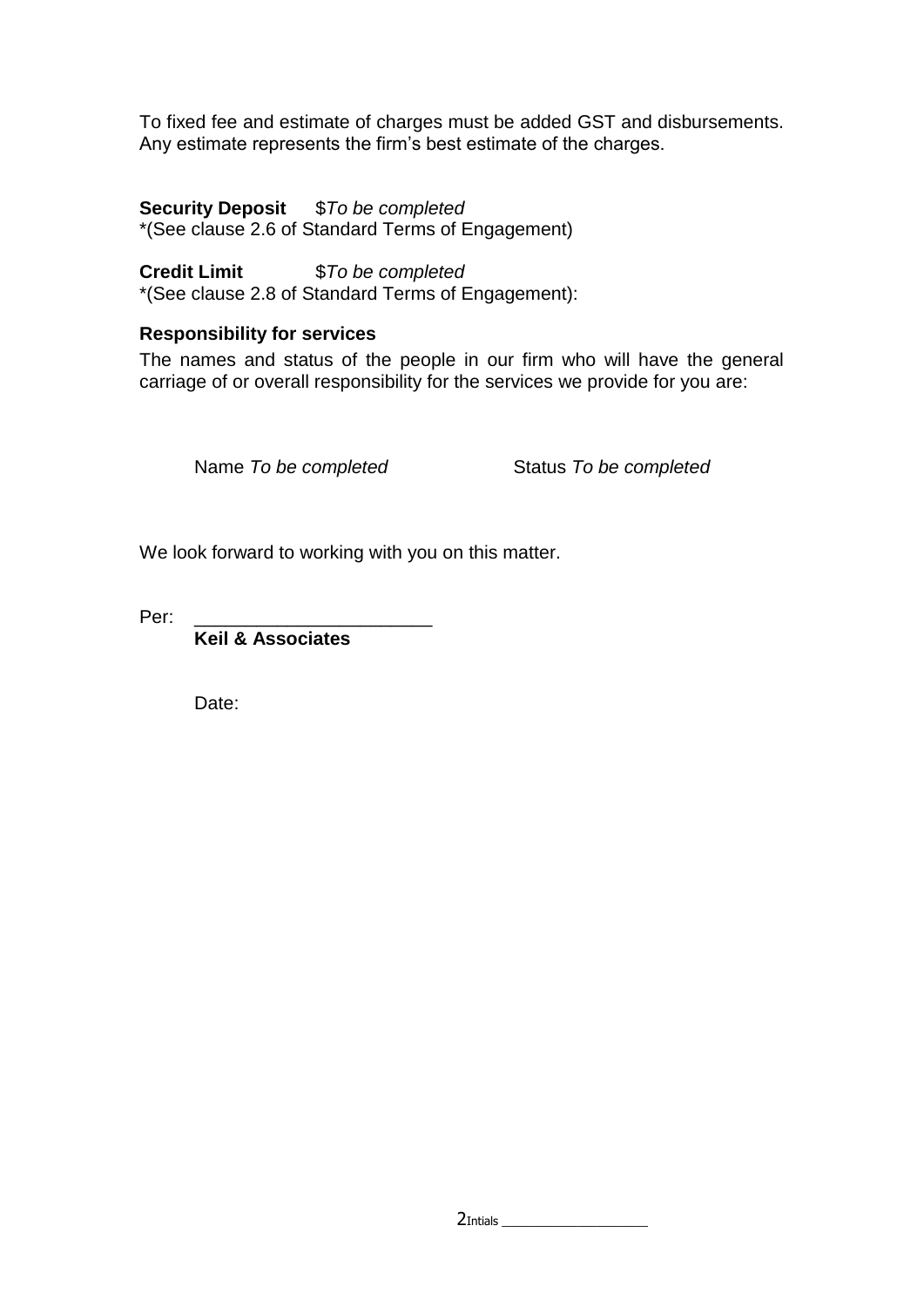\*If the terms of Keil & Associates Agreement for Legal Services, Terms of Engagement and Information for Clients is acceptable then please sign and complete the client details form below and have your signature witnessed. Your witness will also need to initial the bottom of each page. If a Guarantor is required then please have the Guarantor complete and sign on page 4. Your Guarantor's signature will need to be witnessed and the witness and Guarantor will also need to initial the bottom of each page of this document.

A faxed signed copy is acceptable on the basis that the original will be sent to us as soon as possible. If you orally advise your acceptance or instruct us to proceed, you will in any event be bound by these terms.

#### **TO: KEIL & ASSOCIATES**

I have read the Terms set out in Keil & Associates Agreement for Legal Services, with attached Standard Terms of Engagement and Information for Clients and confirm the terms are accepted.

| <b>CLIENT DETAILS</b>              |         |  |  |
|------------------------------------|---------|--|--|
| Name(s):                           |         |  |  |
| Physical Address:                  |         |  |  |
| Postal Address:                    |         |  |  |
| Telephone:                         | Fax:    |  |  |
| Mobile:                            | Email:  |  |  |
| Registered for GST: Yes/No         | GST No: |  |  |
|                                    |         |  |  |
|                                    |         |  |  |
| In the presence of:                |         |  |  |
|                                    |         |  |  |
|                                    |         |  |  |
|                                    |         |  |  |
|                                    |         |  |  |
| <b>Next of Kin Contact Details</b> |         |  |  |
|                                    |         |  |  |
|                                    |         |  |  |
|                                    |         |  |  |
|                                    |         |  |  |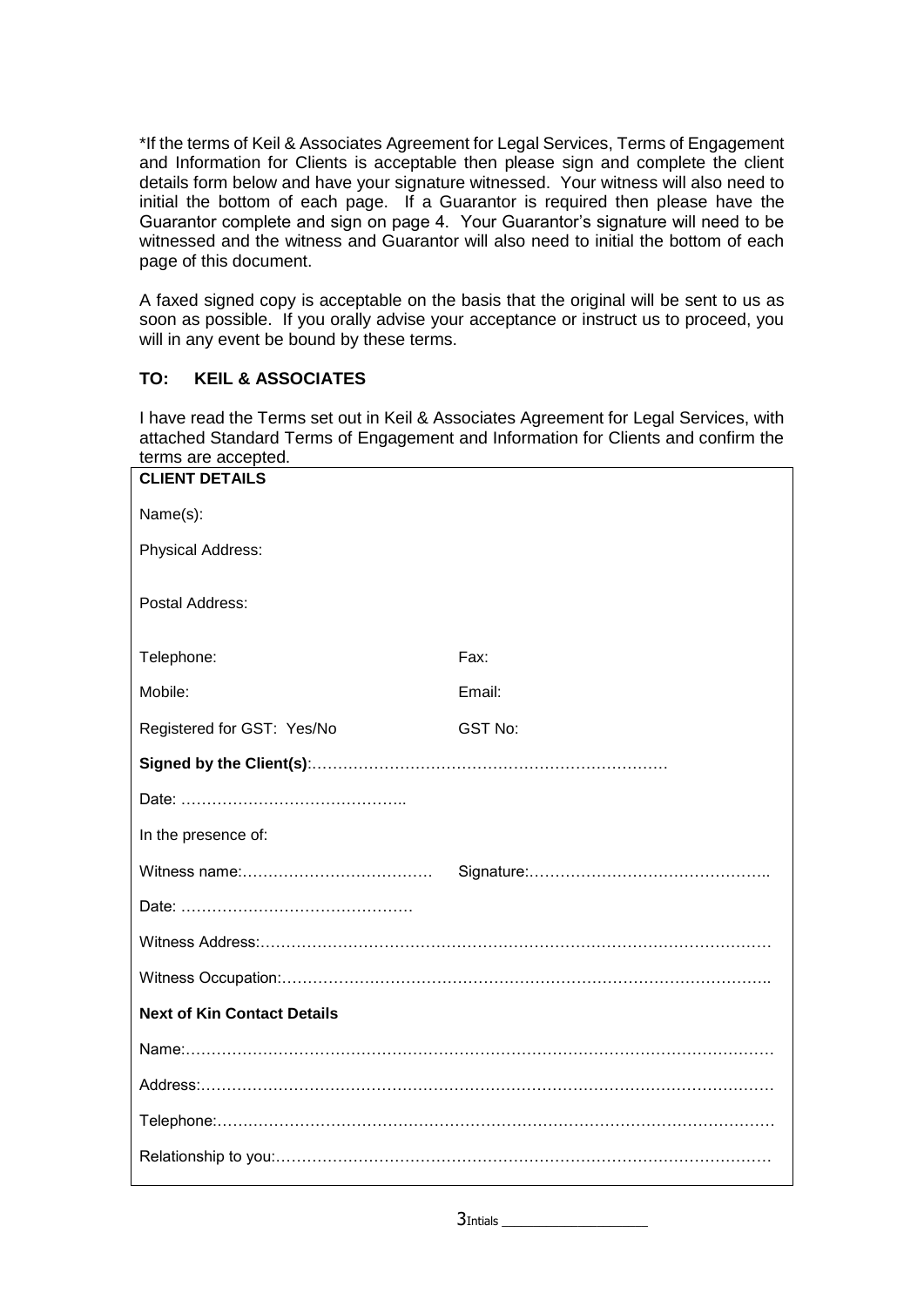I confirm that I authorise Keil & Associates to make credit inquiries from an appropriate information provider

| <b>GUARANTOR DETAILS (Where Applicable)</b>                                                                   |         |  |  |
|---------------------------------------------------------------------------------------------------------------|---------|--|--|
| Name(s):                                                                                                      |         |  |  |
| Physical Address:                                                                                             |         |  |  |
| Postal Address:                                                                                               |         |  |  |
| Telephone:                                                                                                    | Fax:    |  |  |
| Mobile:                                                                                                       | Email:  |  |  |
| Registered for GST: Yes/No                                                                                    | GST No: |  |  |
| I, name confirm that I guarantee payments of all fees an expenses incurred by "F11 - Name of<br>client"       |         |  |  |
|                                                                                                               |         |  |  |
|                                                                                                               |         |  |  |
| In the presence of:                                                                                           |         |  |  |
|                                                                                                               |         |  |  |
|                                                                                                               |         |  |  |
|                                                                                                               |         |  |  |
|                                                                                                               |         |  |  |
| <b>Next of Kin Contact Details</b>                                                                            |         |  |  |
|                                                                                                               |         |  |  |
|                                                                                                               |         |  |  |
|                                                                                                               |         |  |  |
|                                                                                                               |         |  |  |
| I confirm I authorise Keil & Associates to make credit inquiries from an appropriate information<br>provider. |         |  |  |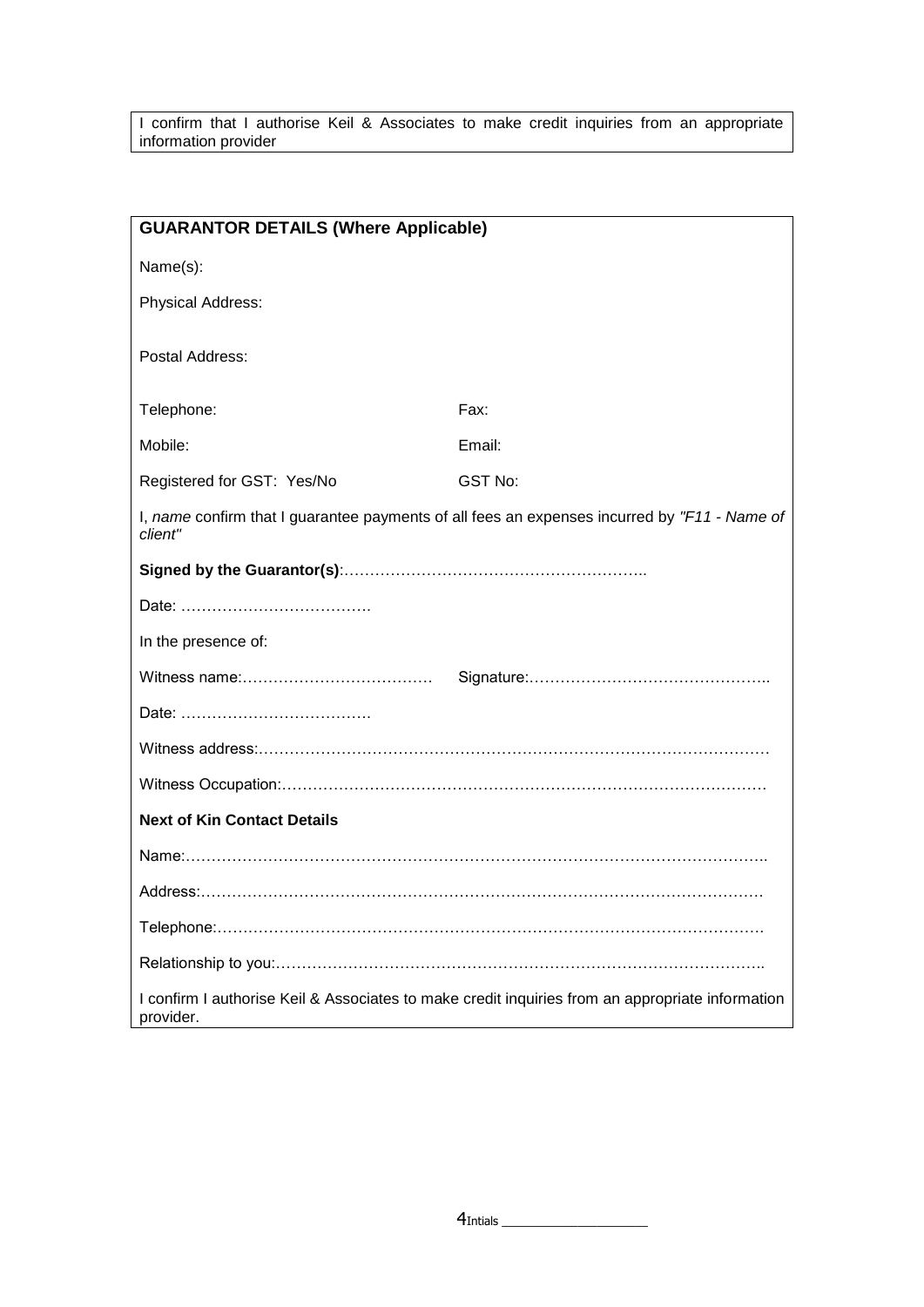# **STANDARD TERMS OF ENGAGEMENT**

These Standard Terms of Engagement ("Terms") apply in respect of all work carried out by us for you, except to the extent that we otherwise agree with you in writing.

# **1 SERVICES**

1.1 The services we are to provide for you are outlined in our Agreement for Legal Services.

#### **2 FINANCIAL**

## 2.1 **Fees:**

- a The fees we will charge or the manner in which they will be arrived at, are set out in our Agreement for Legal Services.
- b If the Agreement for Legal Services specifies a fixed fee, we will charge this for the agreed scope of our services. Work which falls outside that scope will be charged on an hourly rate basis. We will advise you as soon as reasonably practicable if it becomes necessary for us to provide services outside the agreed scope and, if requested, give you an estimate of the likely amount of the further costs.
- c Where our fees are calculated on an hourly basis, the hourly rates are set out in our Agreement for Legal Services. The difference in those rates reflect the experience and specialisation of our professional staff. Time spent is recorded in 6 minute units with time rounded up to the next unit of 6 minutes.
- d If you are eligible for, and receive a grant of legal aid you will be bound by the terms of the grant of aid. Work done will be paid by the Ministry of Justice in terms of the grant of aid, on the basis that any amounts paid may be a debt payable by you to the Ministry on completion.
- 2.2 **Disbursements and expenses:** In providing services we may incur disbursements or have to make payment to third parties on your behalf. These will be included in our invoice to you when the expense is incurred. We may require an advance payment for the disbursements or expenses which we will be incurring on your behalf.
- 2.3 **GST (if any):** Is payable by you on our fees and charges.
- 2.4 **Invoices:** We will send interim invoices to you usually on a fortnightly or monthly basis depending on the amount of work done and on completion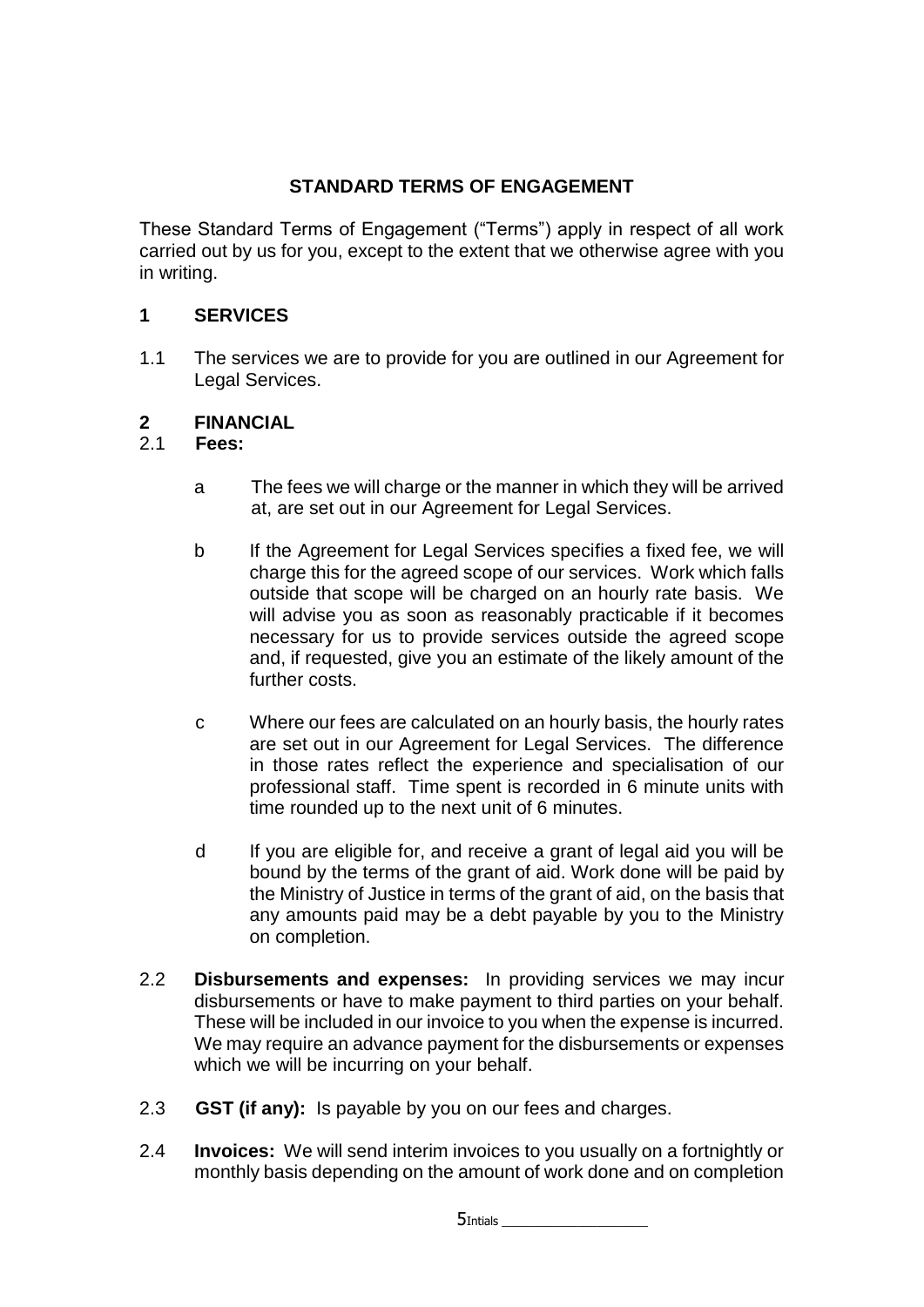of the matter, or termination of our engagement. We may also send you an invoice when we incur a significant expense. Reminder statements are sent out weekly.

2.5 **Payment:** Invoices are payable within 14 days of the date of the Invoice, unless alternative arrangements have been made with us, and except for conveyancing invoices which are payable in full on or before the date of settlement.

We may require interest to be paid on any amount which is more than seven (7) days overdue. Interest will be calculated at the rate of 5% above our firm's main trading bank's 90-day bank bill buy rate as at the close of business on the date payment became due. Our current Bank is Westpac.

Unpaid accounts will incur late fees and collection costs if we have to instruct a debt collection agency. Our Debt Collection Agency is Baycorp who current charge 40.35% of the amount owing plus GST and a listing charge (currently \$10.00 plus gst) as their fee. In the event that any invoice is referred to Baycorp all their fees charged will be payable by you in addition to any amount outstanding.

In the unfortunate event that we need to bring legal proceedings seeking payment of amounts outstanding, and Court Judgment is granted in our favour, then you agree to payment of costs of the proceedings on a solicitor-client scale (actual costs of the proceedings). You also consent to us registering a caveat or charge against any property in which you have a legal or beneficial interest as security for amounts outstanding at the time of filing such proceedings should we deem it necessary.

- 2.6 **Security Deposit:** We may ask you to pre-pay amounts to us, or to provide security for our fees and expenses. You authorise us:
	- a to debit against amounts pre-paid by you or on your behalf as a deposit; and
	- b to deduct from any funds held on your behalf in our trust account, paid to you by any third parties, or to your credit in our trust

any fees, expenses or disbursements for which we have sent you an invoice.

- 2.7 **Third Parties:** Although you may expect to be reimbursed by a third party for our fees and expenses, and although our invoices may at your request or with your approval be directed to a third party, nevertheless you remain responsible for payment to us, if the third party fails to pay us.
- 2.8 **Credit Limit:** You may be allocated a credit limit which will be:

 $6$ Intials  $-$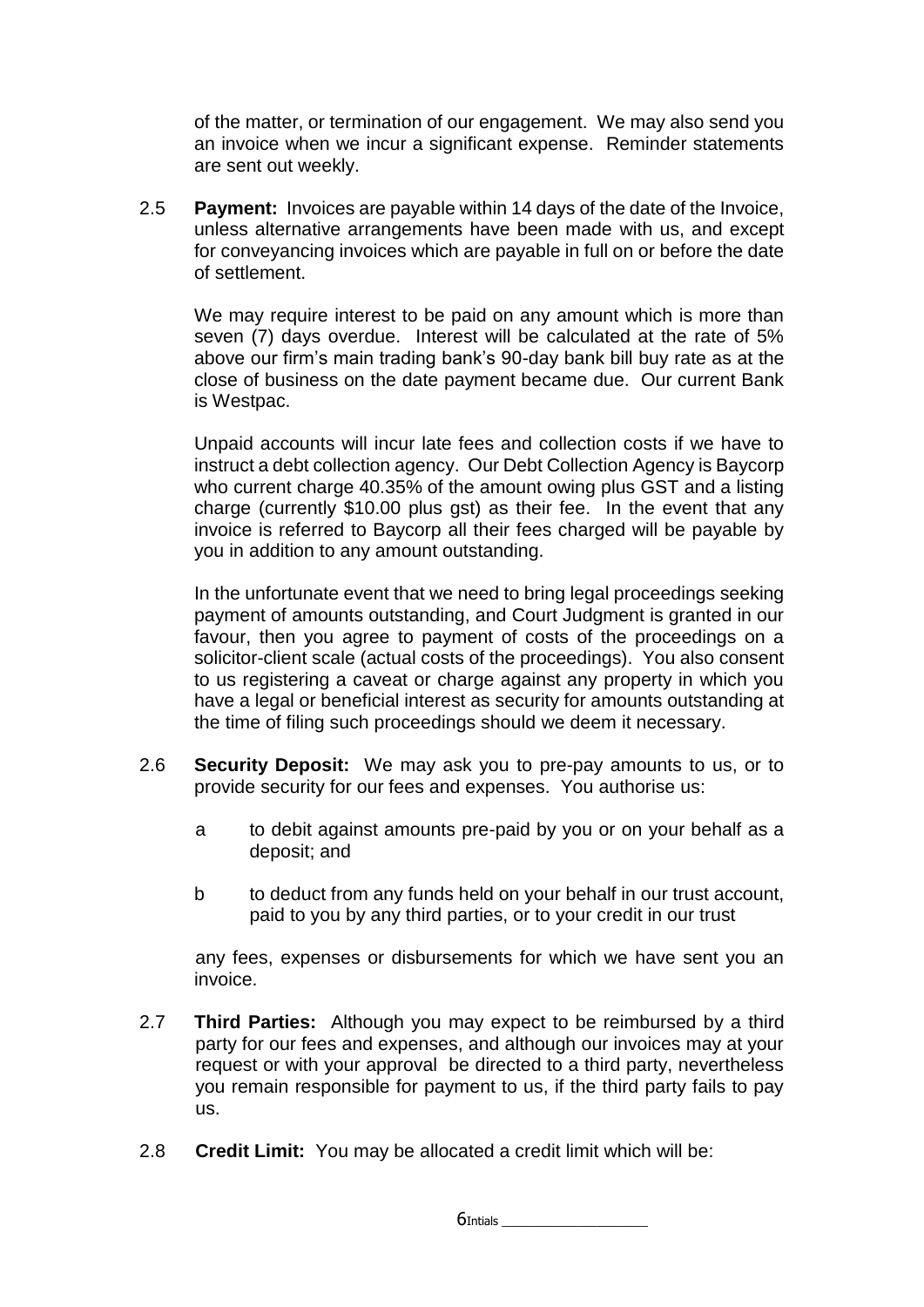- a confidential between you and us (and persons such as Barristers and expert witnesses instructed by us with your consent);
- b The total amount that we will allow to be owed to us by you at any time;
- c able to be increased or decreased or withdrawn by us at any time;
- d where applicable we have the right to make reasonable and confidential credit inquiries from an appropriate information provider. You and a guarantor (where appropriate) will sign an authorisation to permit us to make such enquiries;
- e we may stop doing work (and will instruct others to stop doing work) for you if your credit limit is exceeded or if payment is not received by us within seven (7) days of issue of our invoice. We will have no liability for any loss suffered by you if work is stopped for this reason.
- 2.9 **Companies and Trusts:** If you instruct us on behalf of a Company or Trust or other entity you nevertheless agree to accept personal responsibility for our costs and services.
- 2.10 **Guarantor:** Where the name of a guarantor is completed in our Agreement for Legal Services, then that person personally guarantees full payment of any amount due to us from you in terms of the agreement.
- 2.11 **Joint and Several Liability:** If more than one person instructs us then each person will be jointly and severally liable for payment of all fees and charges due to us, including the cost of agents instructed by us on your behalf.
- 2.12 **Legal Aid:** If you have instructed us to apply for a grant of Legal Aid to cover the costs of our services, and Legal Aid is either not granted, or upon our instructions coming to an end and the matter being concluded, there is a shortfall in the amount of Legal Aid paid, then we reserve the right to seek payment from you on a personal basis in respect of any legal services provided, including the costs of initial attendances and preparation of the Legal Aid Application.

# **3 CONFIDENTIALITY**

- 3.1 We will hold in confidence all information concerning you or your affairs that we acquire during the course of acting for you. We will not disclose any of this information to any other person except:
	- a to the extent necessary or desirable to enable us to carry out your instructions; or

 $7$ Intials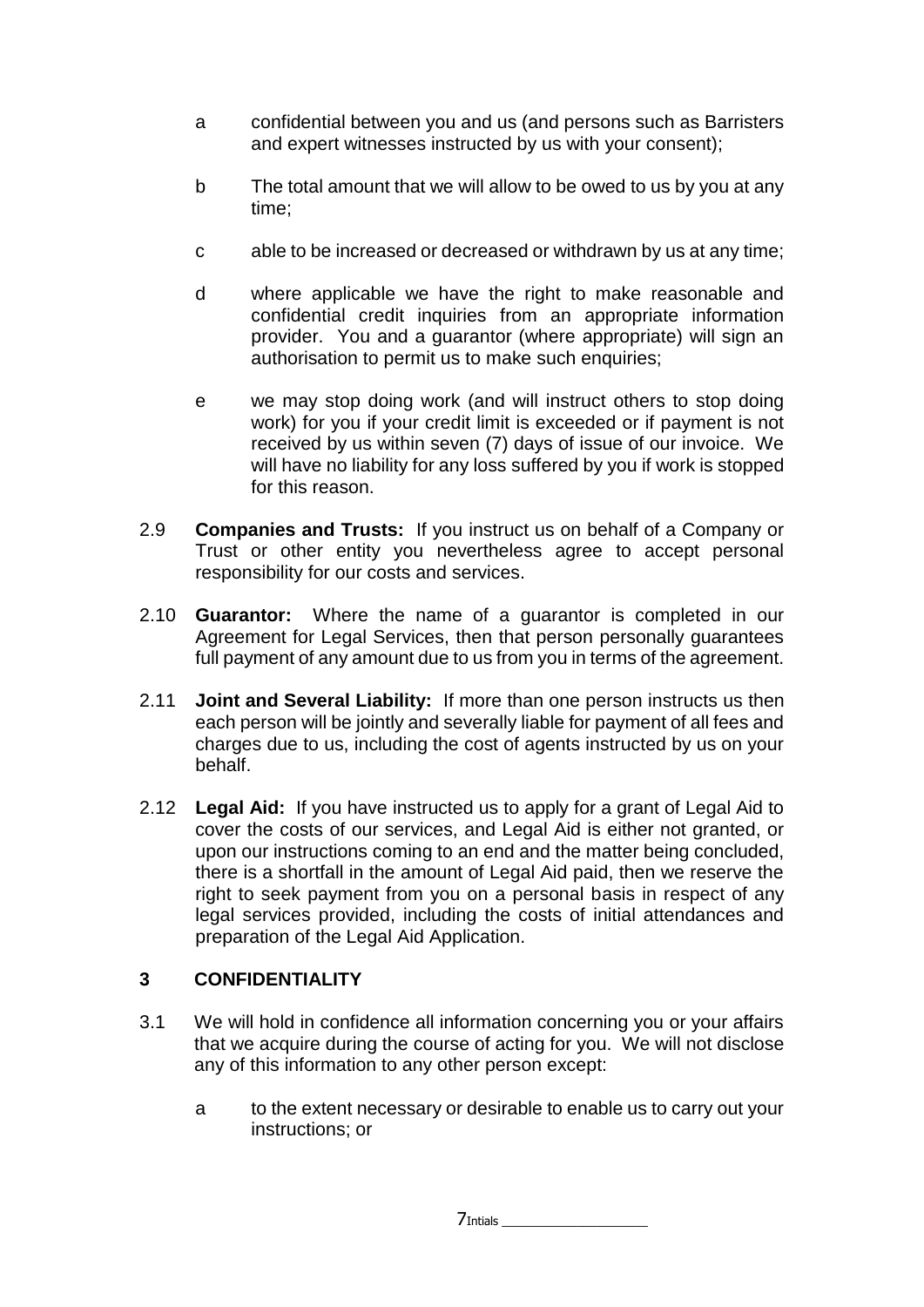- b to the extent required by law or by the Law Society's Rules of Conduct and Client Care for Lawyers.
- 3.2 Confidential information concerning you will as far as practicable be made available only to those within our firm who are providing legal services for you.
- 3.3 We will of course, not disclose to you confidential information which we have in relation to any other client.

# **4 TERMINATION**

- 4.1 You may terminate our instructions at any time by notice in writing to the lawyer responsible for your work.
- 4.2 We reserve the right to terminate our services at any time, and we may terminate in any of the circumstances set out in the Law Society's Rules of Conduct and Client Care for Lawyers, on reasonable notice.
- 4.3 If our instructions are terminated you must pay us all fees due up to the date of termination as well as all expenses incurred up to that date.
- 4.4 In the event that our services are terminated while your Court proceedings are on foot, then you hereby consent to us withdrawing as Counsel on the Court Record.

# **5 RETENTION OF FILES AND DOCUMENTS**

5.1 You authorise us (without further reference to you) to destroy all files and documents for this matter (other than any documents that we hold in safe custody for you) seven (7) years after our engagement ends, or earlier if we have converted those files and documents to an electronic format.

# **6 CONFLICTS OF INTEREST**

6.1 We have procedures in place to identify and respond to conflicts of interest. If a conflict of interest arises we will advise you of this and follow the requirements and procedures set out in the Law Society's Rules of Conduct and Client Care for Lawyers.

# **7 DUTY OF CARE**

7.1 Our duty of care is to you and not to any other person. Before any other person may rely on our advice, we must expressly agree to this.

# **8 TRUST ACCOUNT**

8.1 We maintain a trust account for all funds which we receive from clients (except monies received for payment of our invoices). If we are holding

8Intials \_\_\_\_\_\_\_\_\_\_\_\_\_\_\_\_\_\_\_\_\_\_\_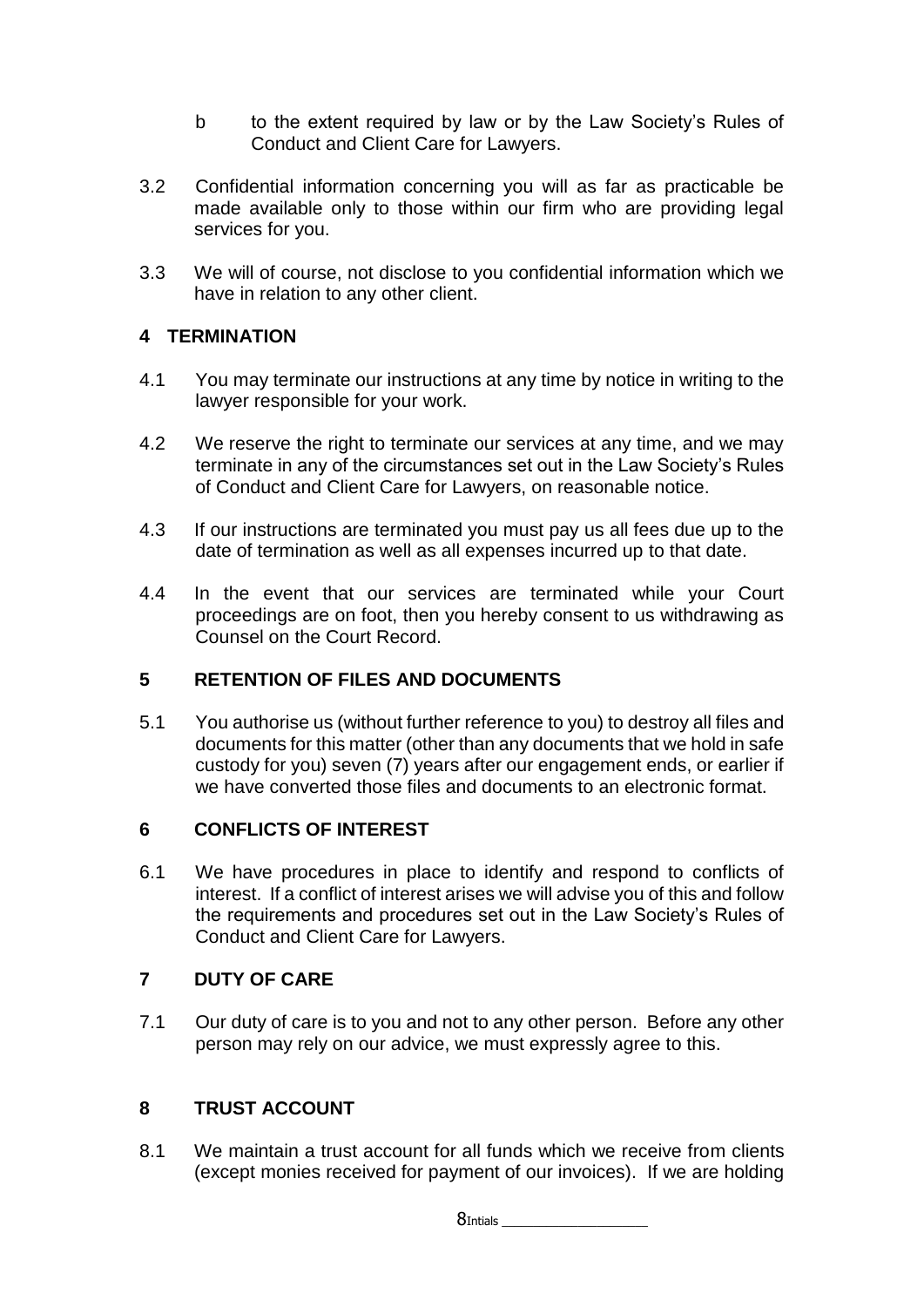significant funds on your behalf we will normally lodge those funds on interest bearing deposit with a bank. In that case, we will charge and administration fee of 2% of the interest derived.

# **9 LIEN**

9.1 Where work has been done by us but we have not been paid by you, then you grant us the right to retain the original documents until such time as all outstanding fees, disbursements and other expenses have been paid. Therefore where you decide to instruct another firm you will need to pay all monies due to us before we release your files to the new solicitors.

#### **10. GENERAL**

- 10.1 These terms apply to any current Agreement for Legal Services, and any future agreement whether or not we have sent you another copy of them.
- 10.2 We are entitled to change these Terms from time to time in which case we will send you amended Terms.
- 10.3 Our relationship with you is governed by the New Zealand Law and New Zealand Courts have non-exclusive jurisdiction.

# **INFORMATION FOR CLIENTS**

Set out below is the information required by the Rules of Conduct and Client Care for Lawyers of the New Zealand Law Society "(Law Society").

**1 Fees:**

The basis on which fees will be charged is set out in our Agreement for Legal Services. When payment of fees is to be made, is set out in our Standard Terms of Engagement.

We may deduct, from any funds held on your behalf in our trust account, any fees, expenses, or disbursements for which we have sent you an invoice.

#### **2 Professional Indemnity Insurance:**

9Intials \_\_\_\_\_\_\_\_\_\_\_\_\_\_\_\_\_\_\_\_\_\_\_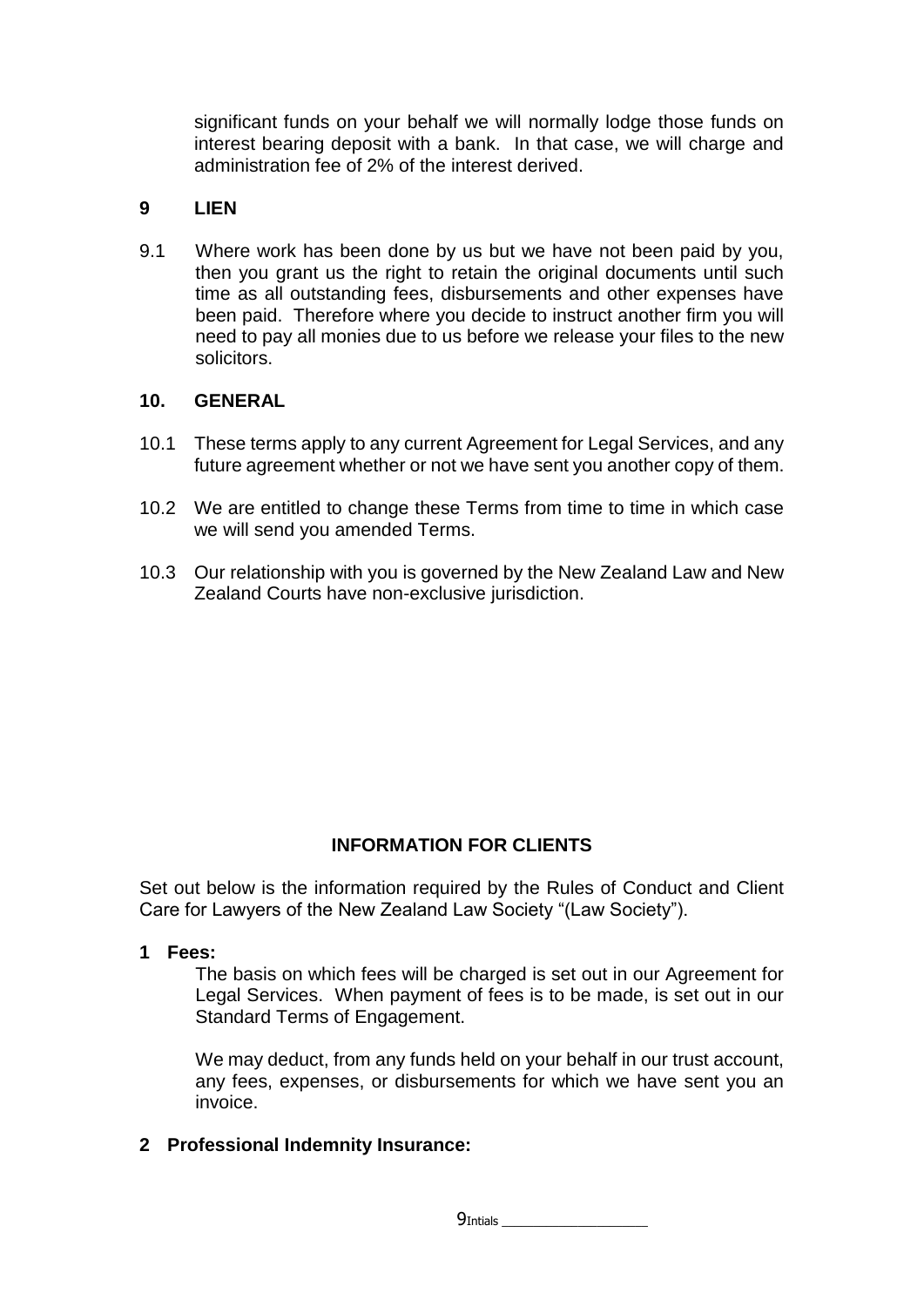We hold professional indemnity insurance that meets or exceeds the minimum standards specified by the Law Society. We will provide you with particulars of the minimum standards upon request.

#### **3 Lawyers' Fidelity Fund:**

The Law Society maintains the Lawyer's Fidelity Funds for the purpose of providing clients of lawyers with protection against pecuniary loss arising from theft by lawyers. The maximum amount payable by the Fidelity Fund by way of compensation to an individual claimant is limited to \$100,000.00. Except in certain circumstances specified in the Lawyers and Conveyancers Act 2006, the Fidelity Fund does not cover a client for any loss relating to money that a lawyer is instructed to invest on behalf of a client.

#### **4 Complaints:**

We maintain a procedure for handling any complaints, designed to ensure that a complaint is dealt with promptly and fairly.

If you have a complaint about our services or charges, you may refer your complaint to the person in our firm who has overall responsibility for your work.

If you do not wish to refer your complaint to that person or you are not satisfied with that person's response to your complaint, you may refer your complaint to Christina Keil. She may be contacted as follows:

- By letter to our office address
- By email to [christina@keil-law.co.nz](mailto:christina@keil-law.co.nz)
- By telephoning her at (09) 379 9898

The Law Society operates the Lawyers Complaints Service and you are able to make a complaint to that service. To do so, phone 0800 261 801 and you will be connected to the nearest Complaints Service Office, which can provide information and advice about making a complaint.

#### **5 Persons responsible for the work:**

The names and status of the person or persons who will have the general carriage of or overall responsibility for the services we provide for you are set out in our Agreement for Legal Services. Sometimes those persons will not be available (for example, due to illness or work load) to provide Legal Services to you when required. We reserve the right to substitute the persons providing the Legal Services

# **6 Client Care and Service:**

The Law Society client care and service information is set out below.

Whatever legal services your lawyer is providing, he or she must:

 $10$ Intials